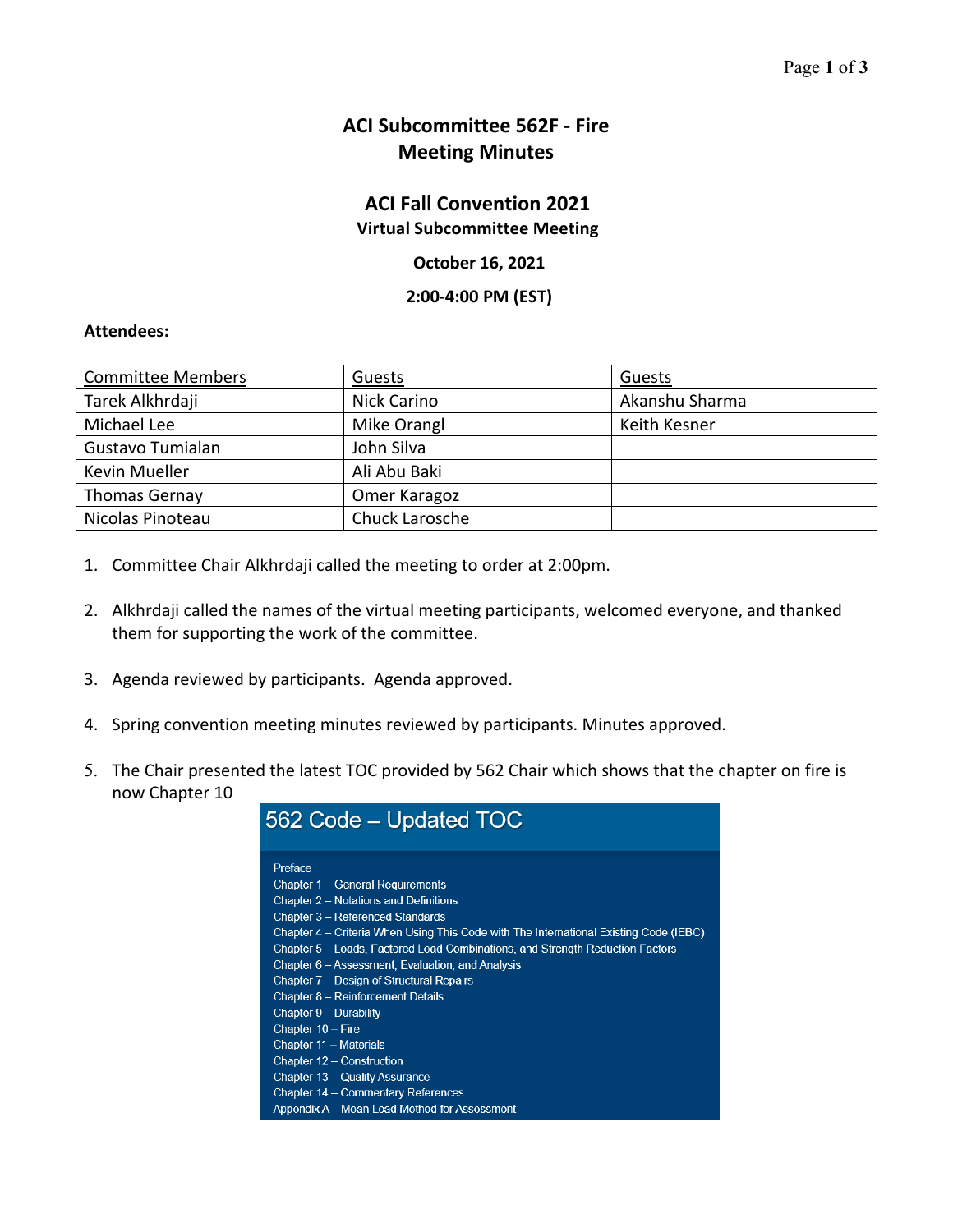- 6. Alkhrdaji provided an overview of the progress of the new chapter to attending members:
	- Initial draft balloted at subcommittee in June 2021
	- Revised draft sent to 562 Chair/Secretary 7/28/2020 with request to ballot
	- $\bullet$  Ballot initiated at 562 Main on 8/2/2021, closed 9/2/2021
	- 9 Affirmative, 3 Affirmative with comments, 10 Negative, 1 Abstain
	- The ballot met the 1/2 rule, but not the 2/3 rule. Therefore, the ballot failed
	- 300+ comments received
- 7. Committee members discussed the results of the ballot and the main comments received from 562Main committee members. Items discussed included:
	- Main issue different levels of understanding and experience of main committee members with fire resistance and performance
	- The scope of chapter 10
	- Requirements for performance during fire vs. post fire
	- Addressing Environmental risk, hazardous materials
	- Limited info on fire performance of mechanical and adhesive anchors
- 8. Committee discussed concerns with reference to "safety, stability, public safety, and health" in current draft. Action item is to all these items as they apply to the entire code not just fire.
- 9. The scope of the document will be revised to be more specific to three cases:
	- Fire resistance evaluation due to damage to existing cover, as a result of member modification, or due to construction errors.
	- Evaluation of the fire resistance of structures repaired or strengthened using externally applied reinforcement systems.
	- Assessment and repair of fire‐damaged structures. Repair design based on residual (fire‐ reduced) properties of materials that will remain in place.
- 10. Action items to be complete before the Spring Convention:
	- Action Item (1) Review revised Ch. 10 draft
		- Verify the revised draft addresses all major negatives and has a good flow
		- Assigned to Michael Lee & Tarek Alkhrdaji
	- $\bullet$  Action Item (2) Notations, definitions, and references
		- Assemble material for the 3 sections above based on latest Ch 10 draft.
		- ‐ Assigned to Gustavo Tumialan
	- Action Item (3) Develop new section for post-installed anchors
		- Review related ballot negatives and comments
		- Collect info on available literature, test standard, etc.
		- Develop new section along with background info and references
		- Assigned to Nicholas Pinoteau
	- Action Item (4) Material properties at elevated temperatures / fire
		- Review revised sections
		- Concrete, prestressed and non-prestressed reinf.